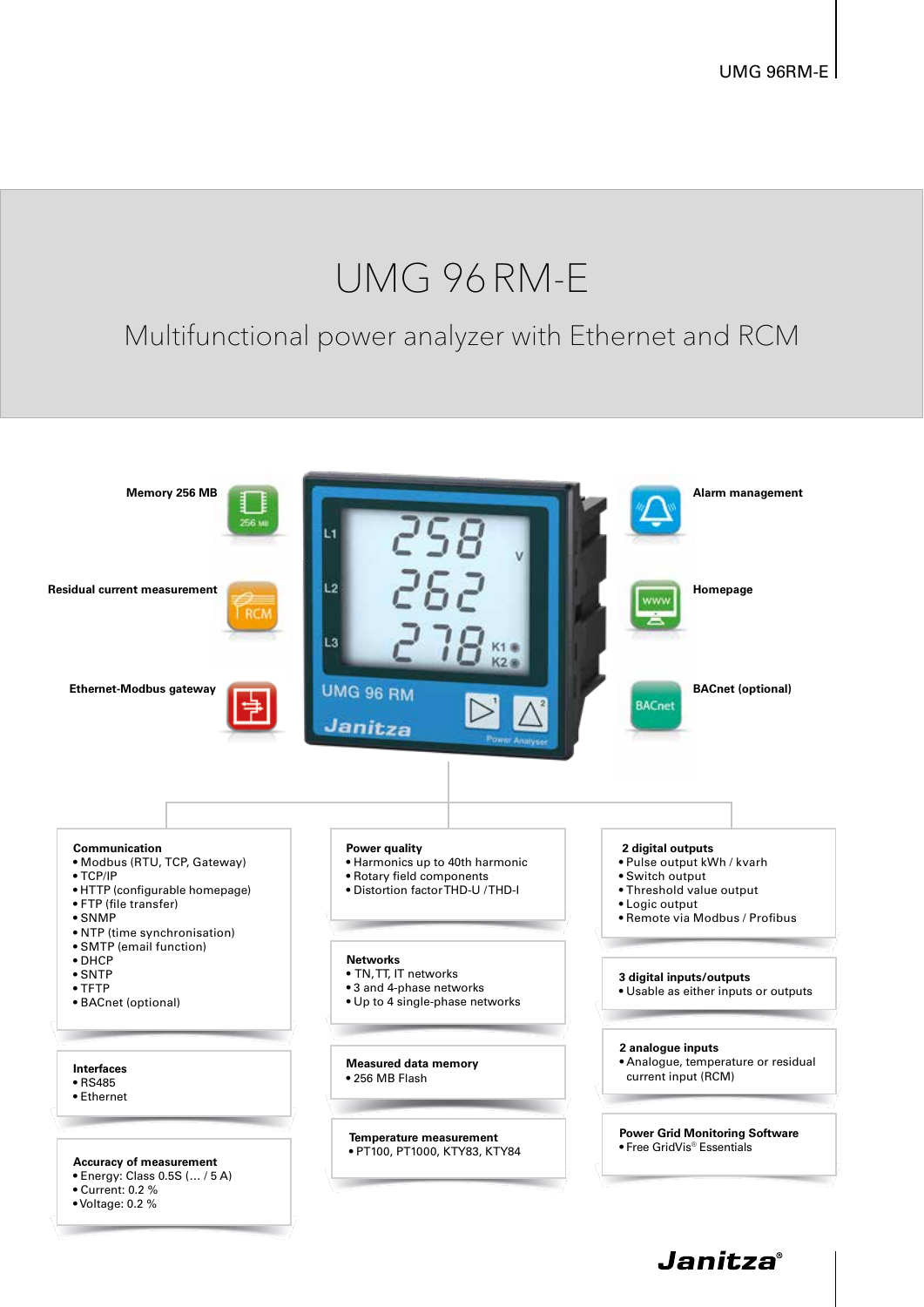### UMG 96RM-E

### Areas of application



- Measurement, monitoring and checking of electrical characteristics in energy distribution systems
- Recording of load profiles in energy management systems (e.g. ISO 50001)
- Acquisition of the energy consumption for cost centre analysis
- Measured value transducer for building management systems or PLC (Modbus)
- Monitoring of power quality characteristics, e.g. harmonics up to 40th harmonic
- Residual current monitoring (RCM)

### Main features

#### **Universal meter**

- Operating current monitoring for general electrical parameters
- High transparency through a multi-stage and scalable measurement system in the field of energy measurement
- Acquisition of events through continuous measurement with 200 ms high resolution



#### **RCM device**

- Continuous monitoring of residual currents (Residual Current Monitor, RCM)
- Alarming in case a preset threshold fault current reached
- Near-realtime reactions for triggering countermeasures
- Permanent RCM measurement for systems in permanent operation without the opportunity to switch off

#### **Energy measurement device**

- Continuous acquisition of the energy data and load profiles
- Essential both in relation to energy efficiency and for the safe design of power distribution systems



#### **Harmonics analyser / event recorder**

- Analysis of individual harmonics for current and voltage
- Prevention of production downtimes
- Significantly longer service life for equipment
- Rapid identification and analysis of power quality fluctuations by means of user-friendly tools (GridVis®)





Fig.: UMG 96RM-E with residual current monitoring via measuring inputs I5 / I6



Fig.: Event logger: Voltage dip in the low voltage distribution system

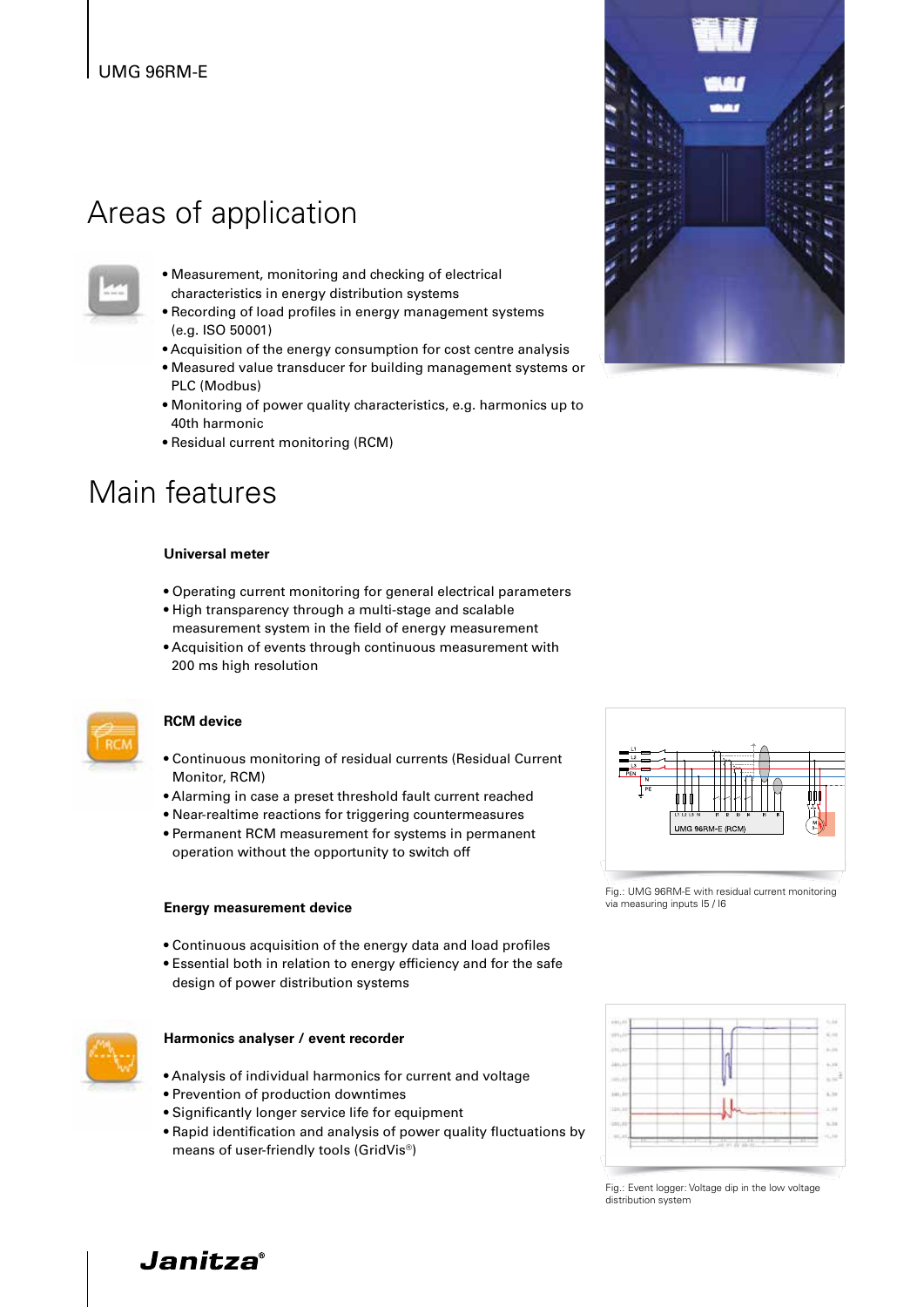

#### **Extensive selection of tariffs**

- 7 tariffs each for effective energy (consumption, delivery and without backstop)
- 7 tariffs each for reactive energy (inductive, capacitive and without backstop)
- 7 tariffs for apparent energy
- L1, L2 and L3, for each phase

#### **Highest possible degree of reliability**

- Continuous leakage current measurement
- Historical data: Long-term monitoring of the residual current allows changes to be identified in good time, e.g. insulation faults
- Time characteristics: Recognition of time relationships
- Prevention of neutral conductor carryover
- RCM threshold values can be optimized for each individual case: Fixed, dynamic and stepped RCM threshold value
- Monitoring of the CGP (central ground point) and the subdistribution panels

#### **Analysis of fault current events**

- Event list with time stamp and values
- Presentation of fault currents with characteristic and duration
- Reproduction of phase currents during the fault current surge
- Presentation of the phase voltages during the fault current surge

#### **Analysis of the harmonic fault current components**

- Frequencies of the fault currents (fault type)
- Current peaks of the individual frequency components in A and %
- Harmonics analysis up to 40th harmonic
- Maximum values with real-time bar display

#### **Digital IOs**

• Extensive configuration of IOs for intelligent integration, alarm and control tasks



Fig.: Continuous leakage current measurement



Fig.: Analysis of fault current events



Fig.: Analysis of the harmonic fault current components

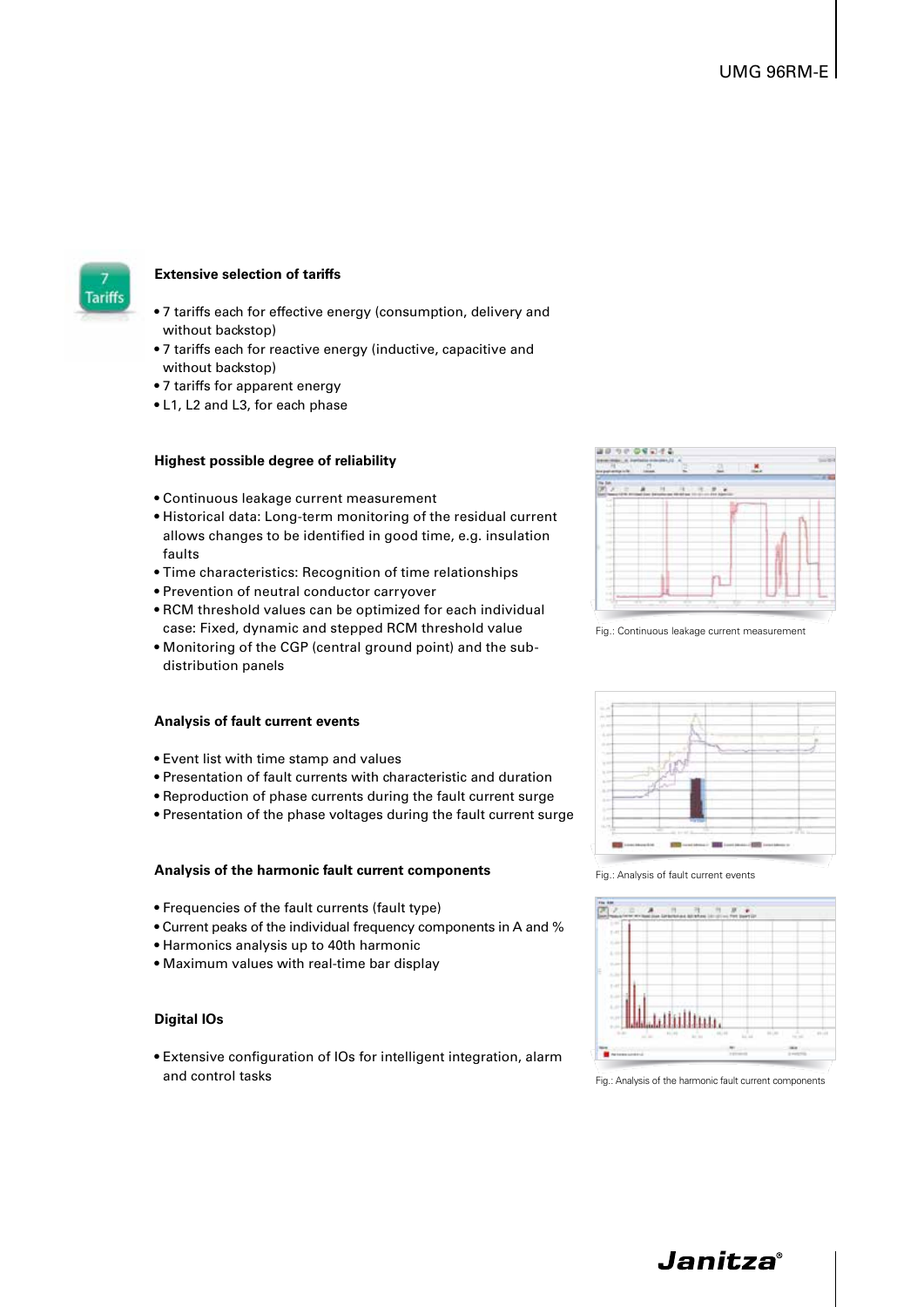

#### **Ethernet (TCP/IP)- / Homepage- / Ethernet-Modbus gateway functionality**

- Simple integration into the network
- More rapid and reliable data transfer
- Modern homepage
- World-wide access to measured values by means of standard web browsers via the device's inbuilt homepage
- Access to measurement data via various channels
- Reliable saving of measurement data possible over a very long periods of time in the 256 MByte measurement data memory
- Connection of Modbus slave devices via Ethernet-Modbus gateway



#### **Measuring device homepage**

- Webserver on the measuring device, i.e. device's own homepage
- Remote operation of the device display via the homepage
- Comprehensive measurement data incl. PQ
- Online data directly available via the homepage, historic data optional via the APP measured value monitor, 51.00.246



Fig.: Ethernet-Modbus gateway functionality



Fig.: Illustration of the online data via the device's inbuilt homepage



## Dimension diagrams

All dimensions in mm



Side view Rear view Rear view Rear view Rear view Rear view Rear view Rear view Rear view Rear view Rear view Rear view Rear view Rear view Rear view Rear view Rear view Rear view Rear view Rear view Rear view Rear view Re

**Cut out: 92+0,8 x 92+0,8 mm** 



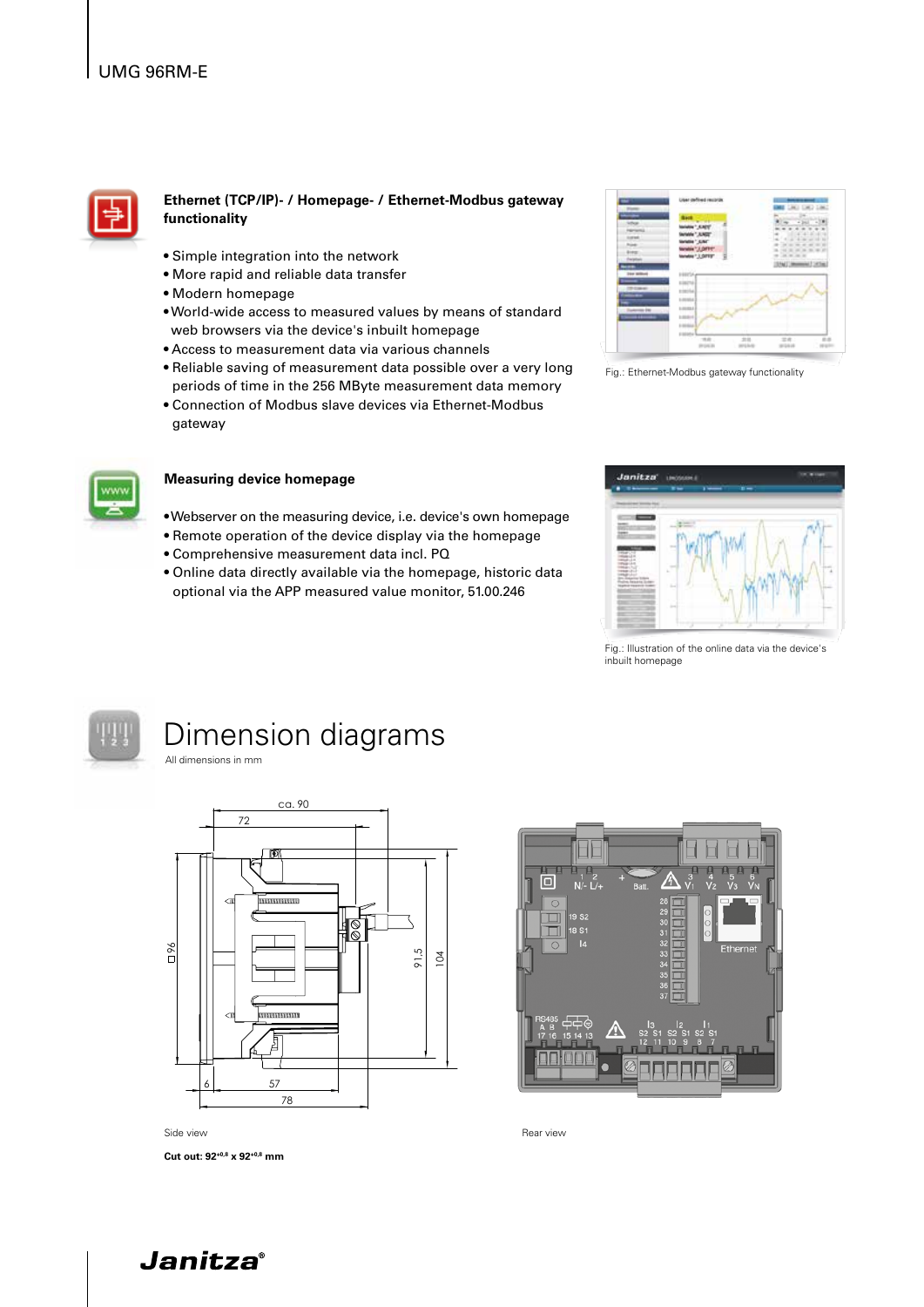

## Typical connection



Fig.: Connection example with temperature and residual current measurement



Fig.: Connection example residual current<br>measurement and PE monitoring



## Device overview and technical data

|                                                                                                         | <b>UMG 96RM-E</b>                                                                                    |  |  |
|---------------------------------------------------------------------------------------------------------|------------------------------------------------------------------------------------------------------|--|--|
| Item no. (90-277 V AC / 90-250 V DC)                                                                    | 52.22.062                                                                                            |  |  |
| Item no. (24-90 V AC / 24-90 V DC)                                                                      | 52.22.063                                                                                            |  |  |
| <b>BACnet communication</b>                                                                             | 52.22.081                                                                                            |  |  |
|                                                                                                         |                                                                                                      |  |  |
| General                                                                                                 |                                                                                                      |  |  |
| Net weight (with attached connectors)                                                                   | approx. 370 g (0.82 lb)                                                                              |  |  |
| Package weight (incl. accessories)                                                                      | approx. 950 g (2.09 lb)                                                                              |  |  |
| Battery                                                                                                 | Lithium battery CR2032, 3V (approval i.a.w. UL 1642)                                                 |  |  |
| Service life of backlight                                                                               | 40000 h(after this period of time the background lighting<br>efficiency will reduce by approx. 50 %) |  |  |
|                                                                                                         |                                                                                                      |  |  |
| <b>Transport and storage</b>                                                                            |                                                                                                      |  |  |
| The following information applies to devices which are transported or stored in the original packaging. |                                                                                                      |  |  |
| Free fall                                                                                               | 1 <sub>m</sub>                                                                                       |  |  |
| Temperature                                                                                             | K55 (-25° C to +70° C) (-13 °F to 158 °F)                                                            |  |  |
| Relative humidity                                                                                       | 0 to 90% RH                                                                                          |  |  |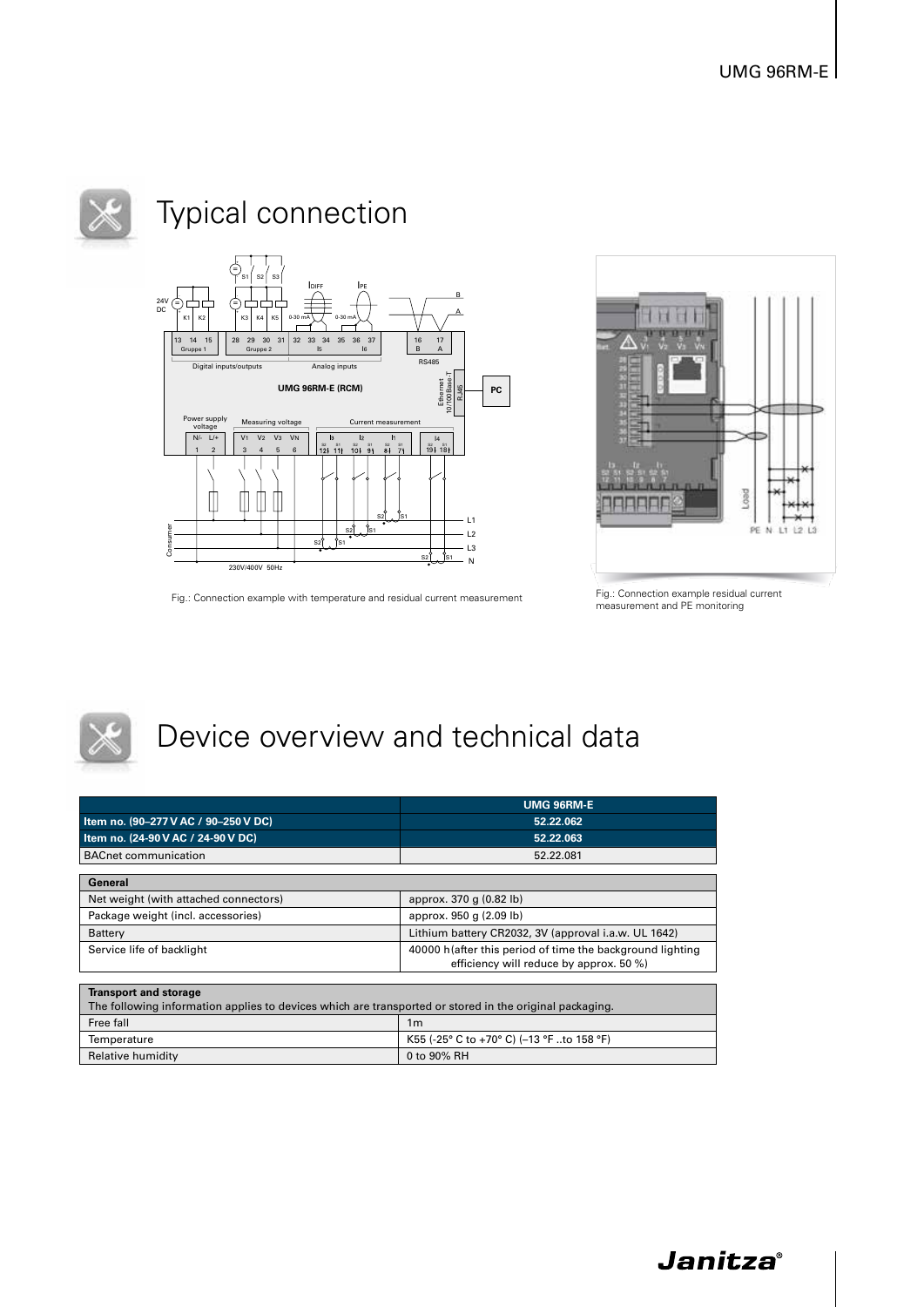| Ambient conditions during operation                             |                                          |  |
|-----------------------------------------------------------------|------------------------------------------|--|
| The UMG 96RM is intended for weather-protected, stationary use. |                                          |  |
| Protection class II in acc. with IEC 60536 (VDE 0106, Part 1).  |                                          |  |
| Operating temperature range                                     | K55 (-10° C to +55° C) (14 °F to 131 °F) |  |
| Relative humidity                                               | 0 to 75% RH                              |  |
| Operating altitude                                              | 0 to 2000 m above sea level              |  |
| Degree of pollution                                             | $\overline{2}$                           |  |
| Mounting position                                               | vertical                                 |  |
| Ventilation                                                     | forced ventilation is not required.      |  |
| Protection against ingress of solid foreign bodies and water    |                                          |  |
| - Front                                                         | IP40 in acc. with EN60529                |  |
| - Rear                                                          | IP20 in acc. with EN60529                |  |
| - Front with seal                                               | IP54 in acc. with EN60529                |  |

| <b>Supply voltage</b>                                         |                                               |                                                           |  |
|---------------------------------------------------------------|-----------------------------------------------|-----------------------------------------------------------|--|
| Option 230V                                                   | Nominal range                                 | 90 V - 277 V (50/60 Hz) or DC 90 V - 250 V; 300 V CAT III |  |
|                                                               | Power consumption                             | max. 7.5 VA / 4 W                                         |  |
| Option 24V                                                    | Nominal range                                 | 24 V - 90 V AC / DC; 150 V CAT III                        |  |
|                                                               | Power consumption                             | max. 7.5 VA / 5 W                                         |  |
| Operating range                                               | ±10% of nominal range                         |                                                           |  |
| Internal fuse, not replaceable                                | Type T1A / 250 V/277 V according to IEC 60127 |                                                           |  |
| Recommended overcurrent protection device for line protection |                                               | Option 230V: 6 - 16A                                      |  |
| (certified under UL)                                          |                                               | Option 24V: 1 - 6A                                        |  |
|                                                               |                                               | (Char, B)                                                 |  |

Recommendation for a maximum number of devices on a circuit breaker:

Option 230V: Circuit breaker B6A: max. 4 devices / Circuit breaker B16A: max. 11 devices Option 24V : Circuit breaker B6A: max. 3 devices / Circuit breaker B16A: max. 9 devices

| <b>Digital outputs</b><br>2 and 3 optional additional digital outputs, semiconductor relay, not short-circuit proof |                           |  |
|---------------------------------------------------------------------------------------------------------------------|---------------------------|--|
| Switching voltage                                                                                                   | Max. 33 V AC, 60 V DC     |  |
| Switching current                                                                                                   | max, 50 mAeff AC/DC       |  |
| Response time                                                                                                       | 10/12 periods + 10 ms $*$ |  |
| Pulse output (energy pulses)                                                                                        | max. 50 Hz                |  |

 $*$  Response time, e.g. at 50 Hz: 200 ms + 10 ms = 210 ms

| <b>Digital inputs</b><br>3 optional additional digital outputs, semiconductor relay, not short-circuit proof |                                       |  |
|--------------------------------------------------------------------------------------------------------------|---------------------------------------|--|
| Maximum counter frequency                                                                                    | 20 Hz                                 |  |
| Input signal present                                                                                         | 18 V to 28 V DC (typical 4 mA)        |  |
| Input signal not present                                                                                     | 0 to 5 V DC, current less than 0.5 mA |  |

| Temperature measurement input<br>2 optional inputs |                             |
|----------------------------------------------------|-----------------------------|
| Update time                                        | 1 second                    |
| Connectable sensors                                | PT100, PT1000, KTY83, KTY84 |
| Total burden (sensor + cable)                      | max. 4 kOhm                 |

| Sensor type | Temperature range                              | Resistor range      | Measurement uncertainty |
|-------------|------------------------------------------------|---------------------|-------------------------|
| KTY83       | $-55^{\circ}$ C  +175° C (-67 °F to 347 °F)    | 500 Ohm to 2.6 kOhm | $±1.5\%$ rng            |
| KTY84       | $-40^{\circ}$ C  +300° C (-40 °F to 572 °F)    | 350 Ohm to 2.6 kOhm | $±1.5\%$ rng            |
| PT100       | $-99^{\circ}$ C  +500° C (-146.2 °F to 932 °F) | 60 Ohm to 180 Ohm   | $±1.5\%$ rng            |
| PT1000      | $-99^{\circ}$ C  +500° C (-146.2 °F to 932 °F) | 600 Ohm to 1.8 kOhm | $±1.5\%$ rng            |

| Cable length (digital inputs / outputs, temperature measurement input) |            |  |
|------------------------------------------------------------------------|------------|--|
| Up to $30 \text{ m}$                                                   | unshielded |  |
| More than 30 m                                                         | shielded   |  |

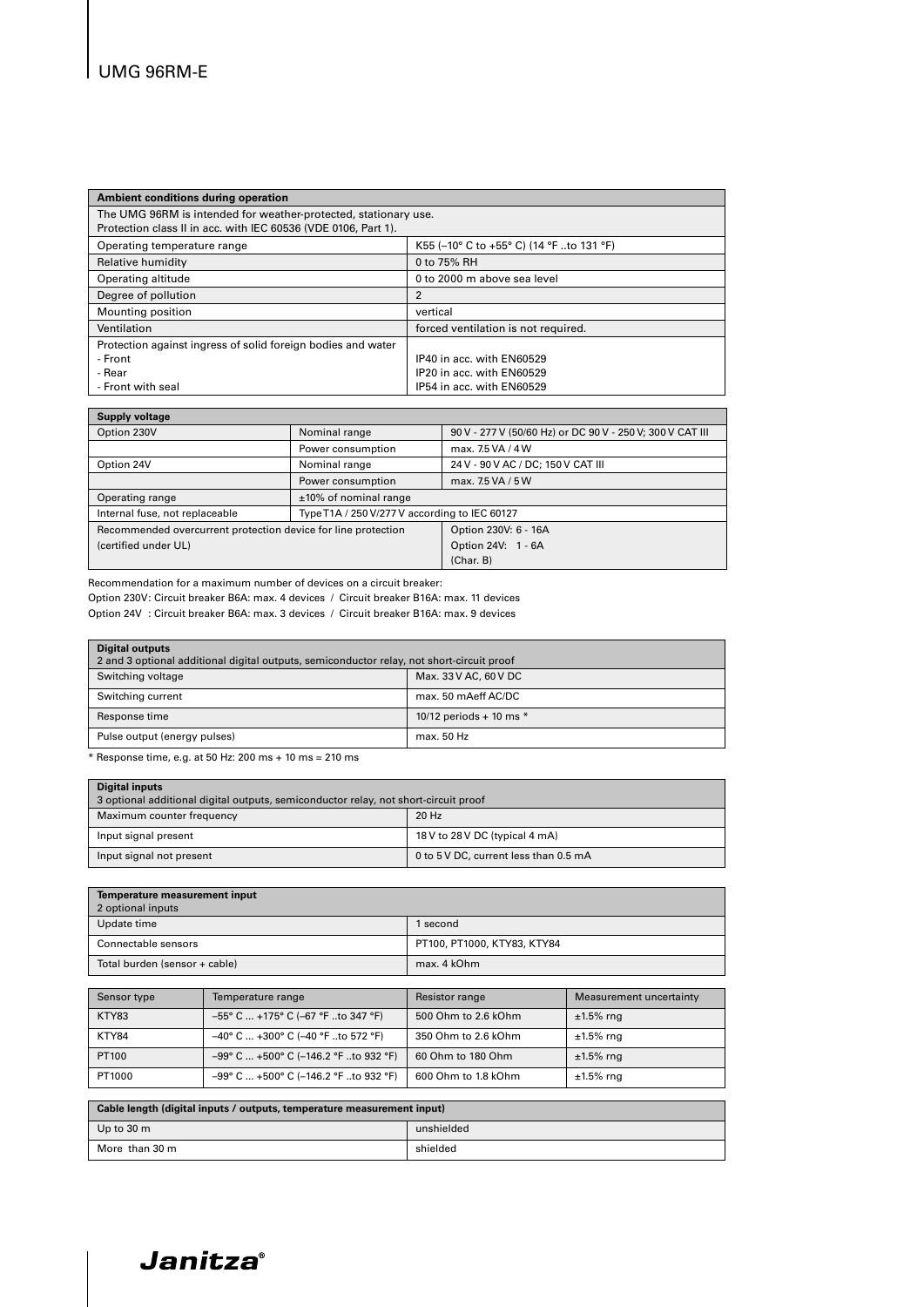| Serial interface                           |                                                       |  |
|--------------------------------------------|-------------------------------------------------------|--|
| RS485 to Modbus RTU/Slave                  | 9.6 kbps, 19.2 kbps, 38.4 kbps, 57.6 kbps, 115.2 kbps |  |
| Stripping length                           | 7 mm                                                  |  |
|                                            |                                                       |  |
| <b>Voltage measurement</b>                 |                                                       |  |
| Three-phase 4-conductor systems with rated | 277 V/480 V (±10%)                                    |  |

| voltages up to                                   |                                              |
|--------------------------------------------------|----------------------------------------------|
| Three-phase 3-conductor systems, unearthed, with | IT 480V $(\pm 10\%)$                         |
| rated voltages up to                             |                                              |
| Overvoltage category                             | 300 V CAT III                                |
| Measurement voltage surge                        | 4 kV                                         |
| Metering range L-N                               | $0^{1}$ to 300 V <sub>ms</sub>               |
|                                                  | (max. overvoltage 520 V <sub>rms</sub> )     |
| Metering range L-L                               | $0^{1}$ to 520 $V_{rms}$                     |
|                                                  | (max. overvoltage 900 V <sub>ms</sub> )      |
| Resolution                                       | 0.01V                                        |
| <b>Crest factor</b>                              | 2.45 (related to the measurement range)      |
| Impedance                                        | 3 $M\Omega$ /phase                           |
| Power consumption                                | approx. 0.1 VA                               |
| Sampling rate                                    | 21.33 kHz (50 Hz), 25.6 kHz (60 Hz) for each |
|                                                  | measurement channel                          |
| Frequency of the fundamental oscillation         | 45 Hz to 65 Hz                               |
| - Resolution                                     | $0.01$ Hz                                    |

| <sup>1)</sup> The UMG 96RM-E can only determine measured values if a voltage L1-N greater than 20 Veff (4-wire measurement) or |
|--------------------------------------------------------------------------------------------------------------------------------|
| a voltage L1-L2 greater than 34 Veff (3-wire measurement) is applied at the voltage measurement input V1.                      |

| <b>Current measurement I1 - I4</b> |                                       |  |
|------------------------------------|---------------------------------------|--|
| Rated current                      | 5A                                    |  |
| Metering range                     | 0 to 6 $A_{rms}$                      |  |
| Crest factor                       | 1.98                                  |  |
| Resolution                         | 0.1 mA (display 0.01 A)               |  |
| Overvoltage category               | 300 V CAT II                          |  |
| Measurement voltage surge          | $2$ kV                                |  |
| Power consumption                  | approx. 0.2 VA (Ri = $5 \text{ mA}$ ) |  |
| Overload for 1 sec.                | 120 A (sinusoidal)                    |  |
| Sampling rate                      | 20 kHz                                |  |

| Residual current monitoring I5 / I6 |                                       |
|-------------------------------------|---------------------------------------|
| <b>Rated current</b>                | 30 $mA_{rms}$                         |
| Metering range                      | 0 to 40 $mA_{rms}$                    |
| Triggering current                  | $50 \mu A$                            |
| Resolution                          | $1 \mu A$                             |
| Crest factor                        | 1.414 (related to 40 mA)              |
| <b>Burden</b>                       | 4 Ohm                                 |
| Overload for 1 sec.                 | 5A                                    |
| Sustained overload                  | 1 A                                   |
| Overload for 20 ms                  | 50 A                                  |
| Residual current monitoring         | as per IEC/TR 60755 (2008-01), Type A |
|                                     | Type                                  |

| <b>Ethernet connection</b> |                                                         |
|----------------------------|---------------------------------------------------------|
| Connection                 | <b>RJ45</b>                                             |
| <b>Functions</b>           | Modbus gateway, embedded web server (HTTP)              |
| Protocols                  | TCP/IP, DHCP-Client (BootP), Modbus/TCP (Port 502),     |
|                            | ICMP (Ping), NTP, Modbus RTU over Ethernet (Port 8000), |
|                            | FTP, SNMP                                               |

| Terminal connection capacity (supply voltage)<br>Connectable conductors. Only one conductor can be connected per terminal! |                                         |  |
|----------------------------------------------------------------------------------------------------------------------------|-----------------------------------------|--|
| Single core, multi-core, fine-stranded                                                                                     | 0.2 - 2.5 mm <sup>2</sup> , AWG 26 - 12 |  |
| Terminal pins, core end sheath                                                                                             | $0.2 - 2.5$ mm <sup>2</sup>             |  |
| Tightening torque                                                                                                          | $0.4 - 0.5$ Nm $(3.54 - 4.43)$ lbf in   |  |
| Stripping length                                                                                                           | 7 mm (0.2756 in)                        |  |

|                                                                          | 20000000                                                       |                                                              |
|--------------------------------------------------------------------------|----------------------------------------------------------------|--------------------------------------------------------------|
|                                                                          | Dummer (2014)  It's \$2 Configurating PC/MPH 2-RCh-1701-0202 3 |                                                              |
| 信<br>transmit-                                                           |                                                                | TOWER - June Funny artist Direct R. Listing N.               |
| $-124$<br>171 Nataliens                                                  | <b>Printed Ave. 4</b>                                          |                                                              |
| Philadelphia R                                                           | <b>Newsville Industry</b>                                      |                                                              |
| <b>PERSONALIVANI</b><br><b>TRANSVERS</b>                                 | <b>DRAY THREE WIDE STARK AC.</b>                               |                                                              |
| <b>Europe</b>                                                            |                                                                |                                                              |
| <b>BON similaration</b>                                                  |                                                                | Hele for be full usered Statentic Leaseful for both current. |
| <b><i>Replacing International</i></b><br><b>Recording central estate</b> | <b>NI. Hurseling land </b>                                     | <b>SCALE CALL TV ARVETS</b><br>\$1,700                       |
|                                                                          | steribud (a realise le inct: 56,00000)                         |                                                              |
| <b>LC metalures</b><br>Concerters                                        | <b>Represented for Industrial Art and</b>                      |                                                              |
| Series station in a                                                      |                                                                | Televisia labe - Sysanti Porer Sub LLL2                      |
| a nella vitati<br><b>Exit</b>                                            | Surfaction 1A                                                  | $E_{201}$                                                    |
| <b>BULLY JAY GALLERY</b>                                                 | Executive second institute                                     |                                                              |
| <b>President for</b><br>1.1989 T                                         | <b>National Among III</b>                                      |                                                              |
| Lill carming                                                             | Total price                                                    | id.dc.mmd                                                    |
| Dike recksing                                                            | Diffuse the land                                               | 1.14                                                         |

Fig.: RCM configuration, e.g. dynamic threshold value formation, for load-dependent threshold value adaptation



Fig.: Residual current transformer for the acquisition of residual currents. Wide range with different config-urations and sizes allow use in almost all applications

| 国際 りぐ のをこげる                                                                                                                                                                                                                                                                                                                                                   |                                                                                                                                                |                                                                                                                                                                                                                      |
|---------------------------------------------------------------------------------------------------------------------------------------------------------------------------------------------------------------------------------------------------------------------------------------------------------------------------------------------------------------|------------------------------------------------------------------------------------------------------------------------------------------------|----------------------------------------------------------------------------------------------------------------------------------------------------------------------------------------------------------------------|
| ぁ<br>- 67<br>Tuesdal<br>Tremelre                                                                                                                                                                                                                                                                                                                              | o                                                                                                                                              | Due also Kinds  In 10 Configurated AQADHI E GOV ETH-6240<br>œ<br><b>CONTE</b><br>Tolumi - Techny virtual - Zourin Ma - Luxel Box Kin                                                                                 |
| C sales from Winnipeg<br><b>Johnson</b><br><b><i><u>Considerant</u></i></b><br><b>Phone Immunity</b><br><b>Hugarita and Co</b><br><b>Retainabled</b><br><b>CELAND</b><br><b>SZF miljonky</b><br>Are service that rate<br><b>Instanting media.interi</b><br>10 artister<br><b>Times-miles</b><br><b>DEFATION TO</b><br>s originals:<br><b>Early mills rest</b> | Conservati A<br><b>Model</b><br>Justined value.<br><b>AT AN AGE OF</b><br>truber.<br><b>IMERSHIP E</b><br>ma<br><b>Erafteld</b><br>Oansewie C- | exterior summer Conventor private 2.<br><b>Turns That threefold</b><br><b>Tolup effective LL</b><br><b>Current column</b><br>뻐<br><b>LIKE THE BINDING</b><br>Europetische Tollage effective [3]<br>GAMMI (MA)<br>244 |
| <b><i><u>Ryanswell</u></i></b><br><b>SHE</b><br><b>10 Harrist</b>                                                                                                                                                                                                                                                                                             | <b>Good Rd</b><br>teranek zion Estat                                                                                                           | <b>NATIONAL</b>                                                                                                                                                                                                      |

Fig.: GridVis® Power Grid Monitoring Software, configuration menu